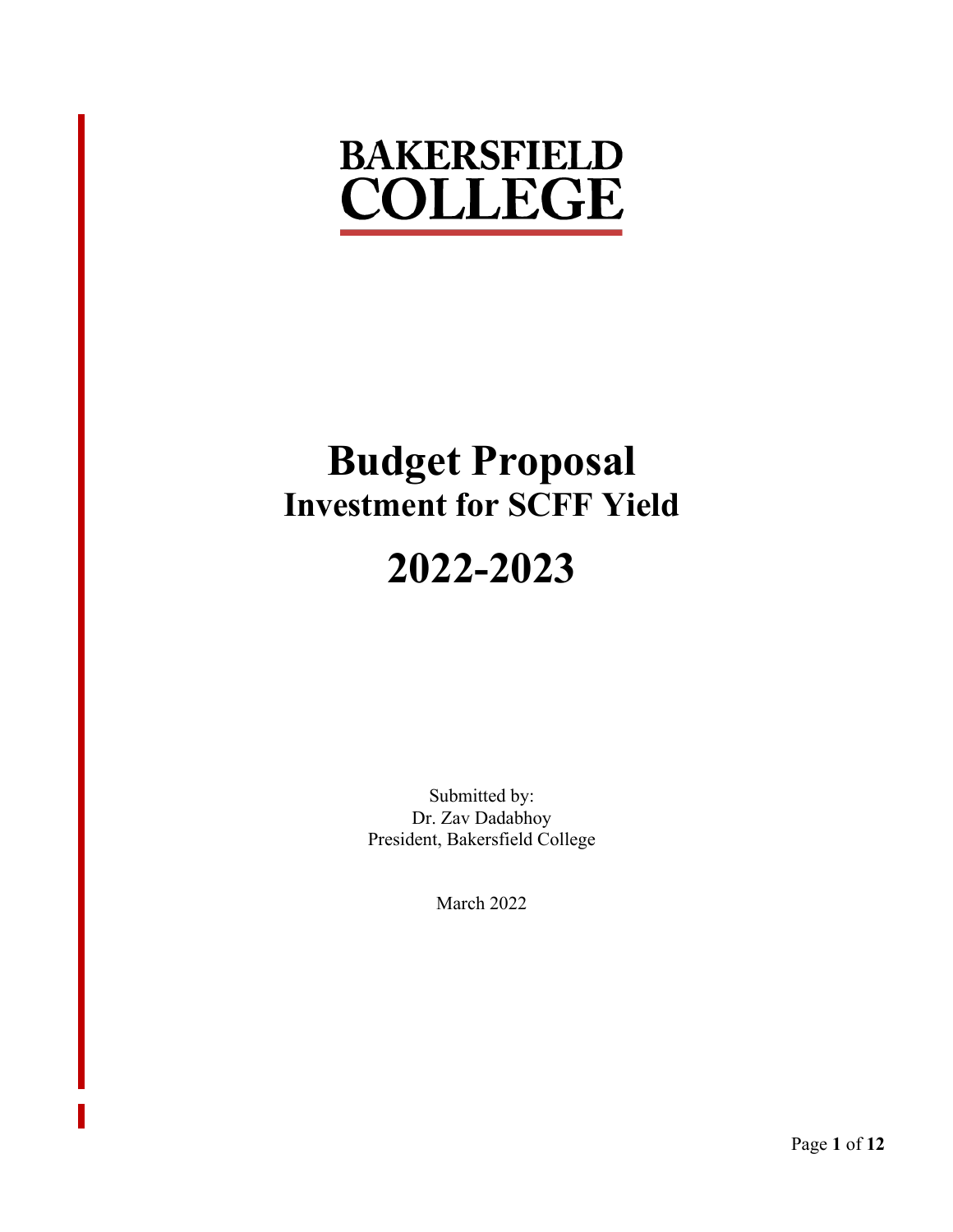March 18, 2022

Dr. Sonya Christian Chancellor's Office Kern Community College District 2100 Chester Avenue Bakersfield, CA 93301

Dear Chancellor Christian,

BC has been focused on our college outcomes as they relate to the SCFF metrics. Per your request, we have set focused targets for each component of SCFF. The College still has more work to do to meet the targets that we set and the five investment proposals in this document, totaling **\$6,905,746** will help us to achieve these targets.

| $\mathbf{I}$ . | page 5  |
|----------------|---------|
| - H. -         | page 6  |
| HI.            | page 9  |
| IV.            | page 10 |
| V              | page 11 |

We are making big steps towards achieving our goals as outlined in the California Community College's *Vision for Success.* As we look to continue this positive work, please accept this proposal developed by BC's executive team with the goal of maximizing our SCFF yield.

Each proposal has specific three-year target outcomes that BC's leadership team has vetted. We are confident that each is achievable, and realistic, once fully implemented.

Sincerely,

Zav Dadabhoy, President Bakersfield College

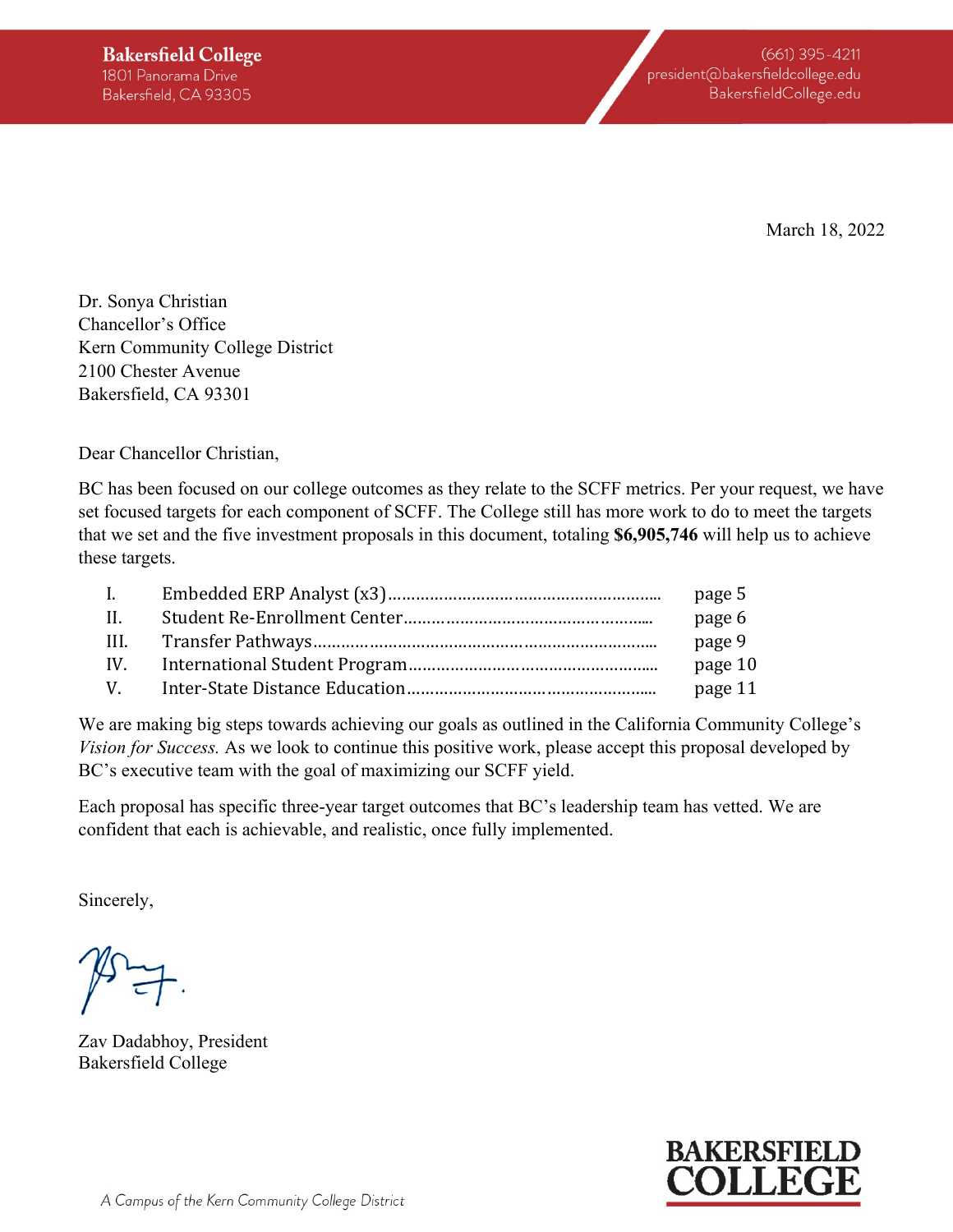#### **Executive Summary**

| <b>Embedded ERP Analysts x3</b>                             |                       |                       |                              | Page 5      |
|-------------------------------------------------------------|-----------------------|-----------------------|------------------------------|-------------|
| <b>Request Detail:</b>                                      |                       |                       |                              |             |
| <b>Request:</b>                                             | Year 1                | Year <sub>2</sub>     | Year <sub>3</sub>            |             |
| <b>ERP Analyst (3)</b>                                      | \$405,000             | \$415,125             | \$425,503                    | \$1,245,628 |
| <b>SCFF Targets and KPI:</b>                                |                       |                       |                              |             |
|                                                             | 30                    | 70                    | 100                          |             |
| <b>Increase in FTES</b><br>from more accurate reporting:    | 30 FTES x<br>\$4,009  | 70 FTES x<br>\$4,009  | 100 FTES x<br>\$4,009        | \$801,800   |
|                                                             |                       |                       |                              |             |
|                                                             | 300                   | 400                   | 600                          |             |
| <b>Recovered CCPG awards</b><br>previously unreported:      | 300 Awards x<br>\$948 | 400 Awards x<br>\$948 | 600 Awards x<br>\$948        | \$1,232,400 |
|                                                             |                       |                       |                              |             |
| <b>Increase in FTES</b>                                     | 50                    | 100                   | 200                          |             |
| from Fully Integrated Technology<br><b>Systems</b>          | 50 FTES x<br>\$4,000  | 100 FTES x<br>\$4,000 | <b>200 FTES x</b><br>\$4,000 | \$1,400,000 |
| <b>Expected SCFF Increase from 3 Embedded ERP Analysts:</b> |                       |                       |                              | \$3,434,200 |

**Summary:** The placement of three Embedded ERP Analyst positions within critical functional areas will have a direct return on the SCFF Funding, through more accurate FTES reporting, recovered CCPG awards, and through more efficient, more powerful integration of technology systems and data platforms.

| <b>Student Re-Enrollment Center</b> | Page 6      |                   |             |             |
|-------------------------------------|-------------|-------------------|-------------|-------------|
| <b>Request Detail:</b>              |             |                   |             |             |
| Request:                            | Year 1      | Year <sub>2</sub> | Year 3      |             |
| 10 Staff Positions                  | \$1,053,827 | \$1,075,007       | \$1,096,716 | \$3,225,550 |

| SCFF Targets and KPI: |             |           |           |             |             |
|-----------------------|-------------|-----------|-----------|-------------|-------------|
|                       | <b>FTES</b> | 50        | 127       | 215         |             |
| Scenario 1            | FTES \$     | \$200,827 | \$508,153 | \$862,643   |             |
| (5% Rescue Rate)      | All Gains   | \$244.123 | \$617,705 | \$1,098,425 | \$1,960,253 |
|                       | <b>FTES</b> | 75        | 153       | 228         |             |
| Scenario 2            | FTES \$     | \$301,240 | \$611,609 | \$912.849   |             |
| (7.5% Rescue Rate)    | All Gains   | \$366.184 | \$926.557 | \$1,572,927 | \$2,865,668 |

**Summary:** The development of a Student Re-Enrollment Center will directly impact the SCFF by seeking out students who have disengaged or fallen by the wayside using high tech methods, and re-engage them in their educational journey using high-tough methods. The rate of their re-engagement is estimated to be between 5% and 7.5%, with significant SCFF impact.

| <b>Transfer Pathways</b>        |                            |                             |                             | Page 9    |
|---------------------------------|----------------------------|-----------------------------|-----------------------------|-----------|
| Request Detail:                 |                            |                             |                             |           |
| Request:                        | Year 1                     | Year 2                      | Year 3                      |           |
| <b>Program Manager</b>          | \$113,164                  | \$115,510                   | \$117,915                   | \$346,589 |
| SCFF Targets and KPI:           |                            |                             |                             |           |
| <b>SCFF</b> allocation          | 70                         | 100                         | 140                         |           |
| for increased transfer numbers: | 70 Transfers<br>x \$838.50 | 100 Transfers<br>x \$838.50 | 140 Transfers<br>x \$838.50 | \$259,935 |

**Summary:** Hiring a Transfer Pathways Program Manager will positively and directly impact the SCFF through the focused increase in the number of yearly transfer completions, and through more accurate tracking of these numbers.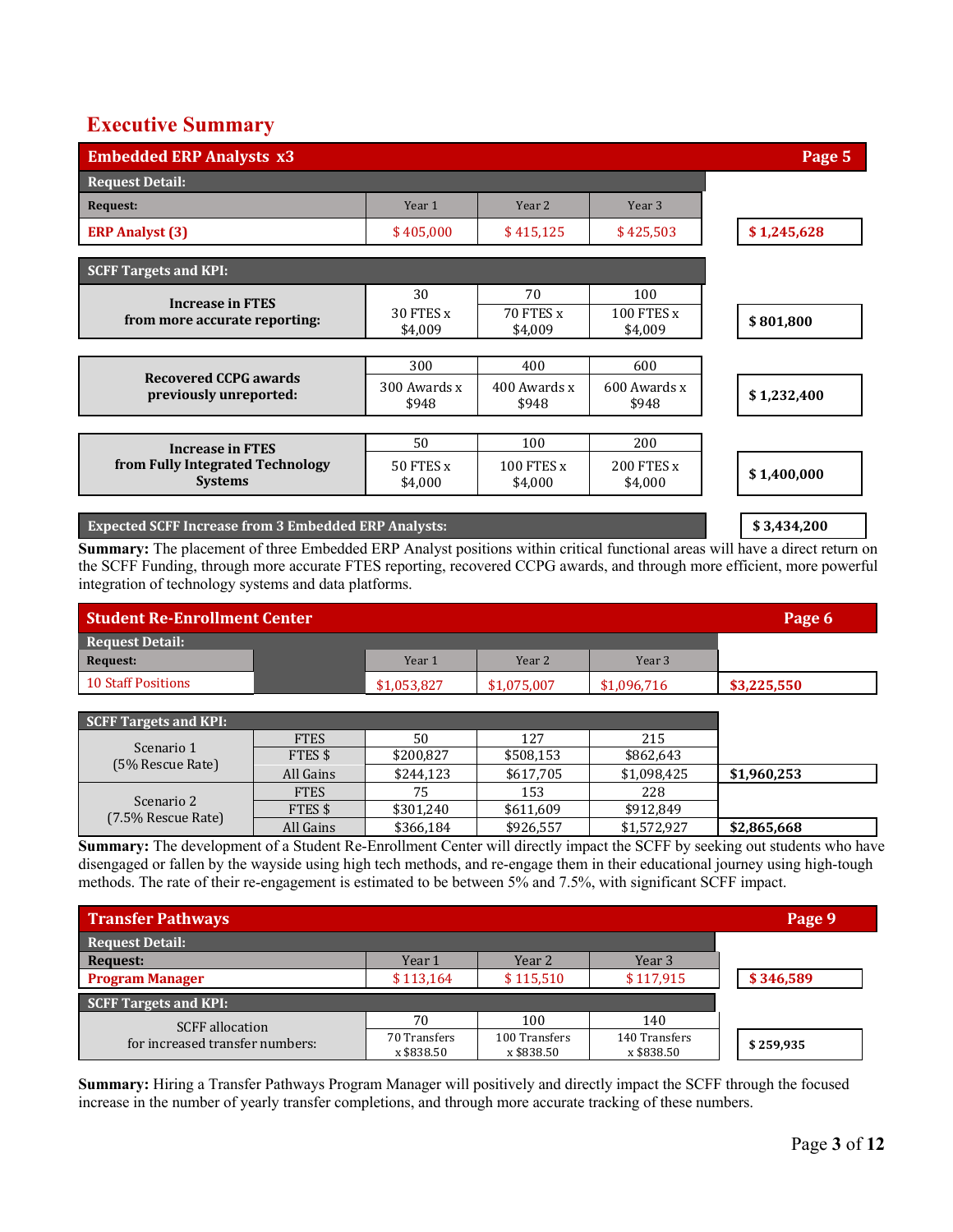| <b>International Student Program</b>                |                         |                             |                          | Page 10     |
|-----------------------------------------------------|-------------------------|-----------------------------|--------------------------|-------------|
| <b>Request Detail:</b>                              |                         |                             |                          |             |
| Request:                                            | Year 1                  | Year 2                      | Year <sub>3</sub>        |             |
| Personnel                                           | \$214,889               | \$373,928                   | \$381,860                |             |
| Non-Personnel                                       | \$70,000                | \$70,000                    | \$70,000                 |             |
| Total:                                              | \$438,141               | \$445,928                   | \$453,910                | \$1,337,979 |
| <b>SCFF Targets and KPI:</b>                        |                         |                             |                          |             |
|                                                     | 75                      | 100                         | 125                      |             |
| International Students taking 24 units per<br>year: | 75 Students<br>x \$7608 | 100<br>Students<br>x \$7608 | 125 Students<br>x \$7608 | \$2,282,400 |

**Summary:** The rejuvenation of our International Student Program, and its subsequent development to a new level for the college will provide direct funding on a per-student basis, as well as bring a diverse student population to our campus, enriching the college.

| <b>Inter-State Distance Education</b>             |                          |                             |                          | Page 11   |
|---------------------------------------------------|--------------------------|-----------------------------|--------------------------|-----------|
| <b>Request Detail:</b>                            |                          |                             |                          |           |
| Request:                                          | Year 1                   | Year 2                      | Year 3                   |           |
| <b>Out of State Fees</b>                          | \$250,000                | \$250,000                   | \$250,000                | \$750,000 |
| <b>SCFF Targets and KPI:</b>                      |                          |                             |                          |           |
|                                                   | 100                      | 125                         | 150                      |           |
| Out-of-State Students<br>taking 6 units per year: | 100 Students<br>x \$1902 | 125<br>Students<br>x \$1902 | 150 Students<br>x \$1902 | \$713,250 |

**Summary:** Post COVID, the college's enhanced capacity and broad expertise in online learning, as well as the sudden rise to market saturation in the immediate area for online students, prompts a thoughtful, purposeful exploration of a larger area of geographical student recruitment. Although California does not currently participate in SARA, the college would benefit from the recruitment of students outside the state through the recruitment of students willing to pay out-of-state tuition.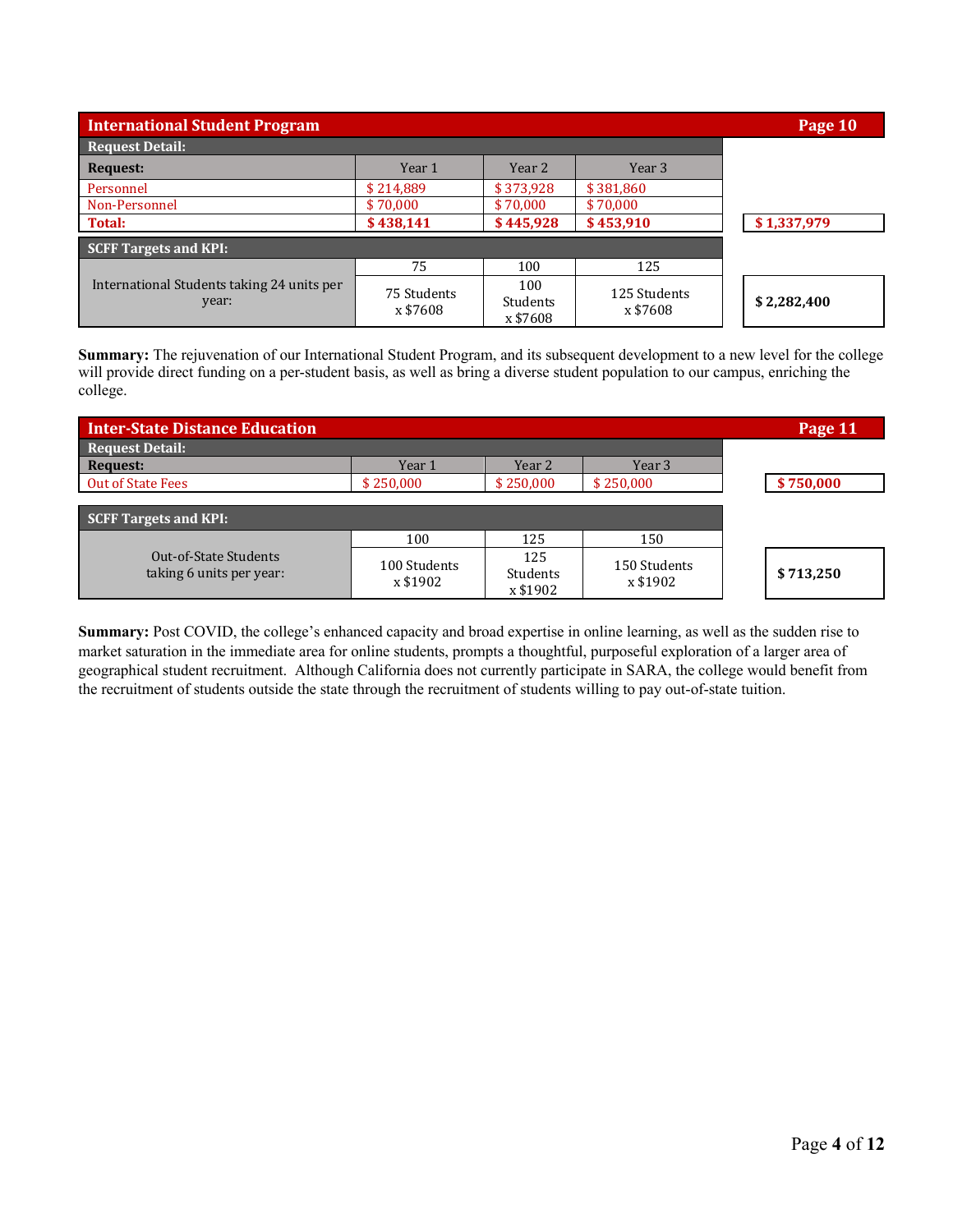#### **Detailed Narrative of Proposals:**

#### **Embedded ERP Analyst Positions at BC (x3)**

#### *A 3-year Investment of \$1,245,628*

In response to the implementation of the SCFF, Bakersfield College has identified a need for connecting positions to bridge the gaps between functional departments and the IT infrastructure, in order to facilitate the agility required to respond to a constantly changing environment. Under the new SCFF, the apportionment for Bakersfield College, and therefore the KCCD, is directly tied to specific performance metrics as expressed by the college. These metrics are influenced by the college's ability to:

- 1. Schedule the right courses at the right time in the right modality, ensuring availability for students.
- 2. Effectively capture, organize and accurately report the college's MIS data, as well as reflect that data back to the college in the form of key performance indicators.
- 3. Report and track student eligibility for and engagement with financial aid programs.
- 4. Develop automation and innovative information solutions that will enhance student engagement and completion based on the SCFF metrics.

In these important areas, it is critical that the college maintain a short feedback loop with our MIS data and Banner business operations. This allows the institution to be agile and responsive, moving and pivoting with the ever-changing student needs and environmental shifts. The SCFF, requires an embedded, highly connected technical strategy in order to maximize our effectiveness in meeting the standards set by the Student-Centered Funding Formula. To address this critical institutional need, Bakersfield College requests the development of three embedded positions, classified as ERP Analysts, working directly with three critical areas of our college infrastructure. These will be embedded within the following areas of the college:

- Admissions and Records to focus on enrollment, registration, and MIS reporting.
- Financial Aid to focus on eligibility and engagement with financial aid programs, and accurate MIS reporting to ensure maximum SCFF yield.
- Innovation and Development To develop connections with enterprise applications and data analytics to drive innovative solutions across the college.

Currently, the data generated by these departments and areas of campus is connected via a feedback loop. By embedding ERP Analyst positions within these critical areas, the feedback loop will be shortened, allowing the college to respond to the shifting needs of students in tangible, meaningful ways that impact our performance on the SCFF.

To be effective, these positions should:

- Report directly to the central IT structure.
- Be embedded within the respective departments at BC (A&R, Financial Aid, Scheduling)
- Have access to and knowledge of field-level data within Banner.
- Monitor and support engagement and integration with external apps via APIs (Ad Astra and Starfish).
- Focus on the improvement of SCFF metrics.

Examples of SCFF revenue increases that have come from deep investigation by Bakersfield College staff of data elements and processes related to the SCFF include "finding" 29 FTES in fall 2020 due to better analysis, understanding, and use of attendance accounting metrics. That one instance increased apportionment revenue by approximately \$145,000. A multi-year analysis of financial aid has resulted in a resolution of reported discrepancies in Pell Grant awards. It is essential that Pell grant awards be reported accurately as each Pell Grant recipient is valued directly at \$948 and also has an additional valuation under the SCFF. Currently, work is ongoing on CCPG awardees to resolve an apparent discrepancy of up to 5% in CCPG award reporting. The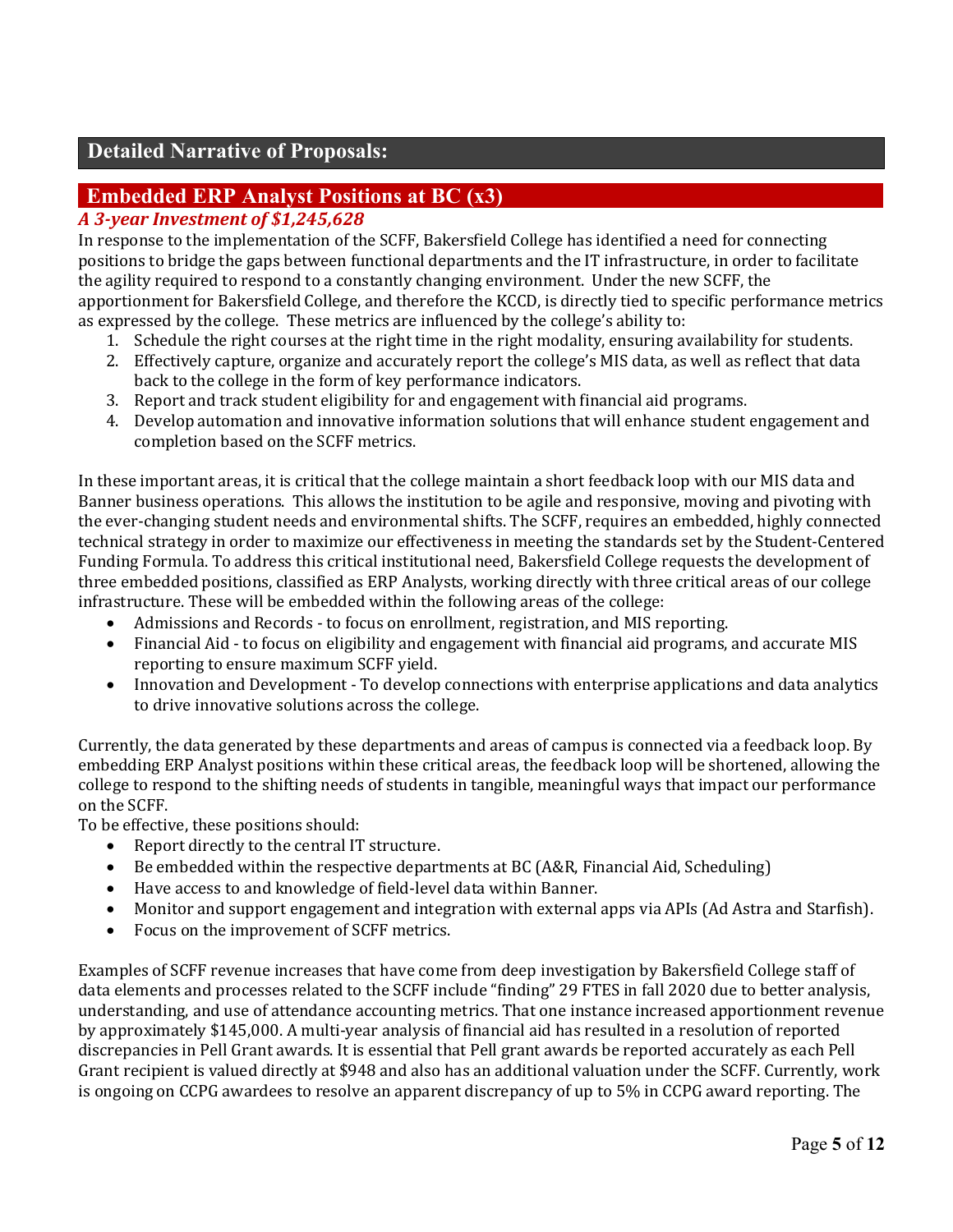ability to fully report all CCPG awardees accurately would potentially result in an additional \$1,340,000 in annual revenue under the SCFF. These examples are potentially just the tip of the iceberg because we have not had staff dedicated to improving critical, complex reporting loops that directly impact funding.

There is room for improvement at Bakersfield College within the framework of the SCFF. This improvement needs to be supported by embedded ERP Analyst positions within the BC structure, and connected to the IT structure at the district level to be most effective. The development of these embedded ERP analyst positions is the single most significant action that we can undertake as a district.

#### **Student Re-Enrollment Center**

#### *A 3-year Investment of \$3,225,550*

#### **Summary**

Enrollment trends continue to decline at higher education institutions across California and the nation. This decline is due in part to the size/population of traditional college-age students compared to previous generations. Additionally, the effects of COVID on higher education enrollment suggest that many students are choosing not to enroll or re-enroll at colleges. Bakersfield College has been monitoring decreasing student persistence rates as follows:

| <b>First-time Degree Seeking</b><br><b>Cohort (BC Home College)</b> | <b>Fall 2016</b><br>to Spring<br>2017 | <b>Fall 2017</b><br>to Spring<br>2018 | <b>Fall 2018 to</b><br><b>Spring 2019</b> | <b>Fall 2019 to</b><br><b>Spring 2020</b> | <b>Fall 2020 to</b><br><b>Spring 2021</b> |
|---------------------------------------------------------------------|---------------------------------------|---------------------------------------|-------------------------------------------|-------------------------------------------|-------------------------------------------|
| <b>Fall-to-Spring Persistence</b><br><b>Rates</b>                   | 74.4%                                 | 74.4%                                 | 70.9%                                     | 70.8%                                     | 66%                                       |

Bakersfield College has established the following goals for progression, retention, and completion to achieve a higher return on SCFF metrics, as well as to achieve the institution-set goal of attaining an 81% Fall-to-Spring persistence rate by Fall 2024. A systematic focus on student continuation (progress or retention) can achieve a 15% increase in returning student yield from semester to semester by doing the following:

- Identify non-returning students
- Establish clear strategies for communication and in-reach
- Assign responsibility and ownership over student cohort
- Define role and structure of GP Completion Team
- Examine college systems and processes to boost:
	- o Improved focus on customer service
	- $\circ$  Student support
	- o Faculty role in enrollment outcome
	- $\circ$  In-reach activities (captive audience)
	- o Communication
	- $\circ$  Affinity groups

#### **Staffing Structure**

To address this need and achieve the College's progression and completion goals, student intervention efforts are needed to reengage previously enrolled students who have dropped out or stopped out, as well as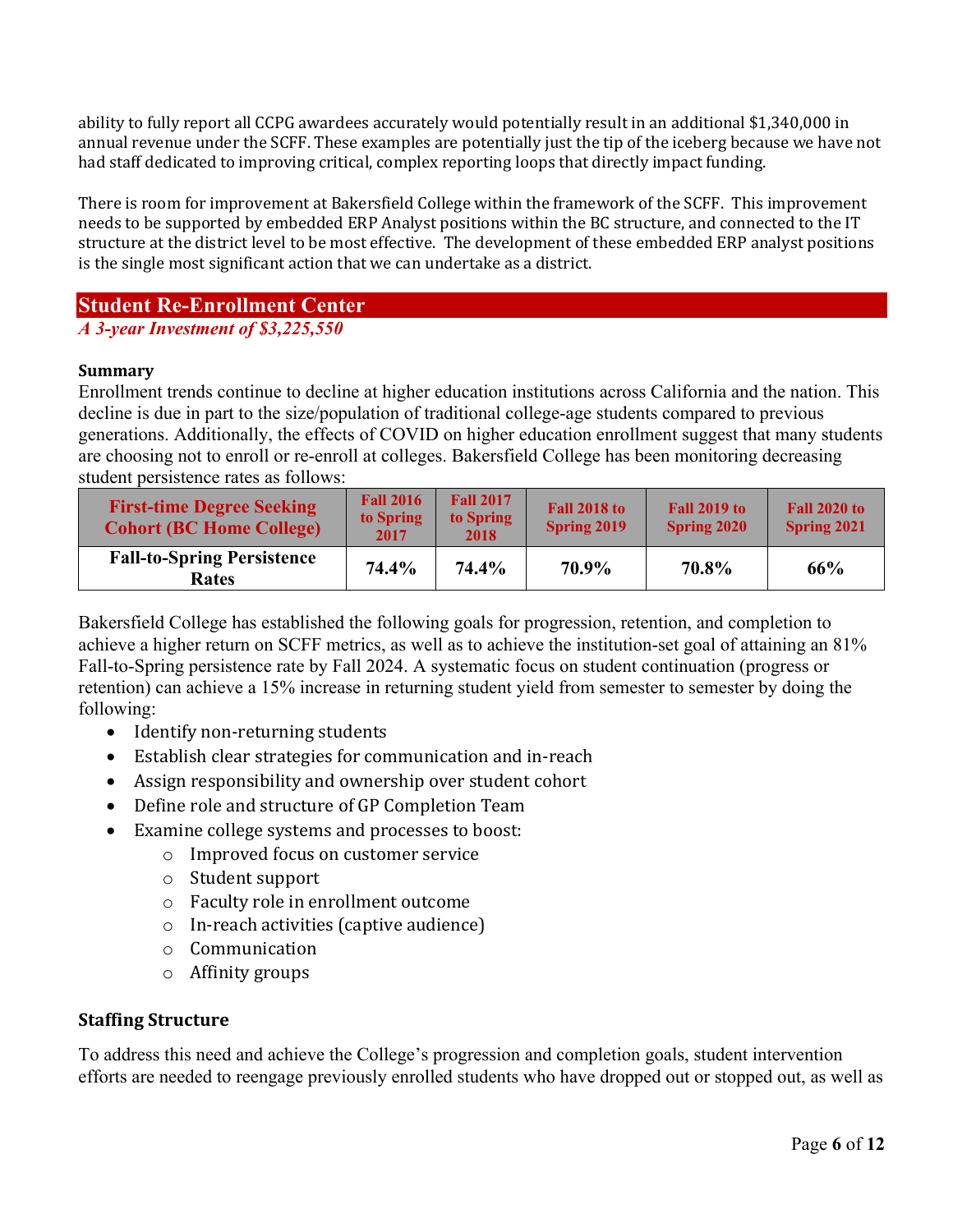to increase the average unit load per student. To this end, the following staffing structure is proposed to pursue this opportunity:

- Two (2) Program Managers to provide administrative leadership, vision and daily operational support
- Two (2) Financial Aid Technician II positions to provide direct student support on matters related to financial aid eligibility, application, disbursement/award, as well as other college affordability issues. These efforts will also result in increased Supplemental SCFF metrics related to Pell, AB540 and CCPG applications and awards
- Two (2) Admissions & Records II positions to provide direct student support on matters related to registration and academic records thereby reducing barriers for students to return to the College, while increasing the ease of transfer upon completion.
- Four (4) Educational Advisor positions to meet with students regarding degree audits and course selection. With a concerted effort, Educational Advisors can utilize a case management approach to ensure that returning students select and register the correct courses, as well as maximize their unit load, which enhance SCFF metrics for enrollment and student progression and completion.

#### **Action Plan**

The Student Reengagement Team will coordinate and engage in several targeted 'search and rescue' / outreach campaigns that identify eligible students for returning, such as:

- Intentional data searching of student enrollment activities and trends to identify:
	- $\circ$  Registered, but under-enrolled, students to increase time to completion, maximize financial aid eligibility, and increase the average unit load per student
	- o Students registered for the current semester, but not registered for the summer and/or the following semester
	- o Students registered within the last academic year, but currently not enrolled
	- o Identifying and outreaching to students who are eligible for more financial aid award than they are receiving
- Messaging to students who became disengaged with enrollment since Spring 2020 (during COVID protocol)
- Recruitment of students to engage in Bridge to BC
- Educational Advisors to develop weekly messaging campaigns as 'success reminders' to under enrolled or disengaged students
- Mining Ocelot/ChatBot activity to identify individual students interested in returning, or at risk of dropping/stopping out

#### **Outcomes**

The staffing model for the Student Reenrollment Center should result in a positive annual ROI by year 3 or year 4, depending on the effective "rescue rate" the center is able to achieve. We have modeled the fiscal impact of two scenarios assuming the center will have 6 FTE available for direct engagement with former students (prospective re-enrollees). This level of staffing assumes 30 contacts per FTE per week. As staff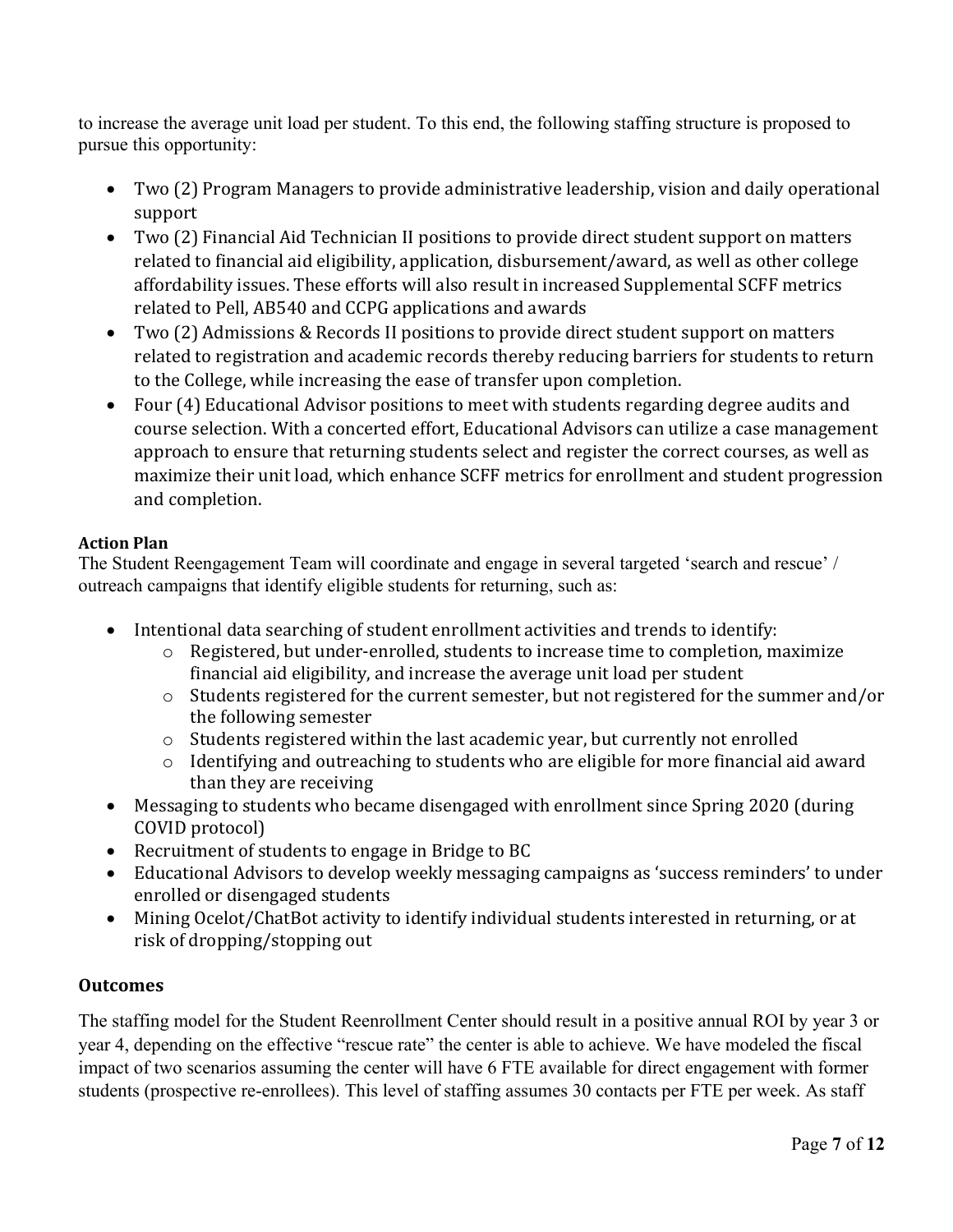rescue and reenroll more former students, there will be multiple positive impacts on the SCFF that build and compound over time. There will be an initial increase in FTES associated, this FTES increase is assumed to persist at typical rates over subsequent terms, creating a compounding effect going forward. Additionally, there will be an impact on supplemental student factors as many of these students will be Pell, CCPG, and/or AB 540 students. Finally, there will be both short-term and long-term positive impacts on student success factors such as completion of transfer-level math and English in the first year, completion of 9 CTE units, and completion of degrees, certificates, and transfer. As more students are rescued and reenrolled, these positive impacts grow commensurately.

We modeled two scenarios which extrapolate the fiscal impacts of two different levels of effectiveness of the Student Reenrollment Center. As shown in the table below, the first scenario assumes a 5% rescue rate (i.e., 1 contact in 20 will lead to reenrollment). In this scenario, the center achieves a positive annual ROI in year 4 and a total net positive ROI is achieved by year 8.

| Scenario 1 (rescue rate = 5%) | Year 1        | Year 2        | Year 3      | Year 4      | Year 5      |
|-------------------------------|---------------|---------------|-------------|-------------|-------------|
| FTES, Supplemental, Short-    |               |               |             |             |             |
| Term Success                  | \$244,123     | \$617,705     | \$1,048,618 | \$1,264,075 | \$1,371,803 |
| Downstream Awards/Transfer    |               |               | \$49,807    | \$99,614    | \$49,807    |
| <b>ROI</b>                    | \$ (830, 877) | $$$ (457,295) | \$(26, 382) | \$189,075   | \$296,803   |

In scenario 2, we model the impact of a 7.5% rescue rate. In this scenario, the center will show a positive annual ROI by year 3 and a net positive ROI by year 4. While both scenarios ultimately provide a net positive ROI, the effectiveness of the search and rescue efforts is a critical factor in determining the timing.

| Scenario 2 (rescue rate = 7.5%) | Year 1       | Year 2       | Year 3      | Year 4      | Year 5      |
|---------------------------------|--------------|--------------|-------------|-------------|-------------|
| FTES, Supplemental, Short-      | \$366,184    | \$926,557    | \$1,572,927 | \$1,896,112 | \$2,057,705 |
| <b>Term Success</b>             |              |              |             |             |             |
| Downstream Awards/Transfer      |              |              |             | \$74,710    | \$149,421   |
| <b>ROI</b>                      | \$(708, 816) | \$(148, 443) | \$497,927   | \$821,112   | \$982,705   |

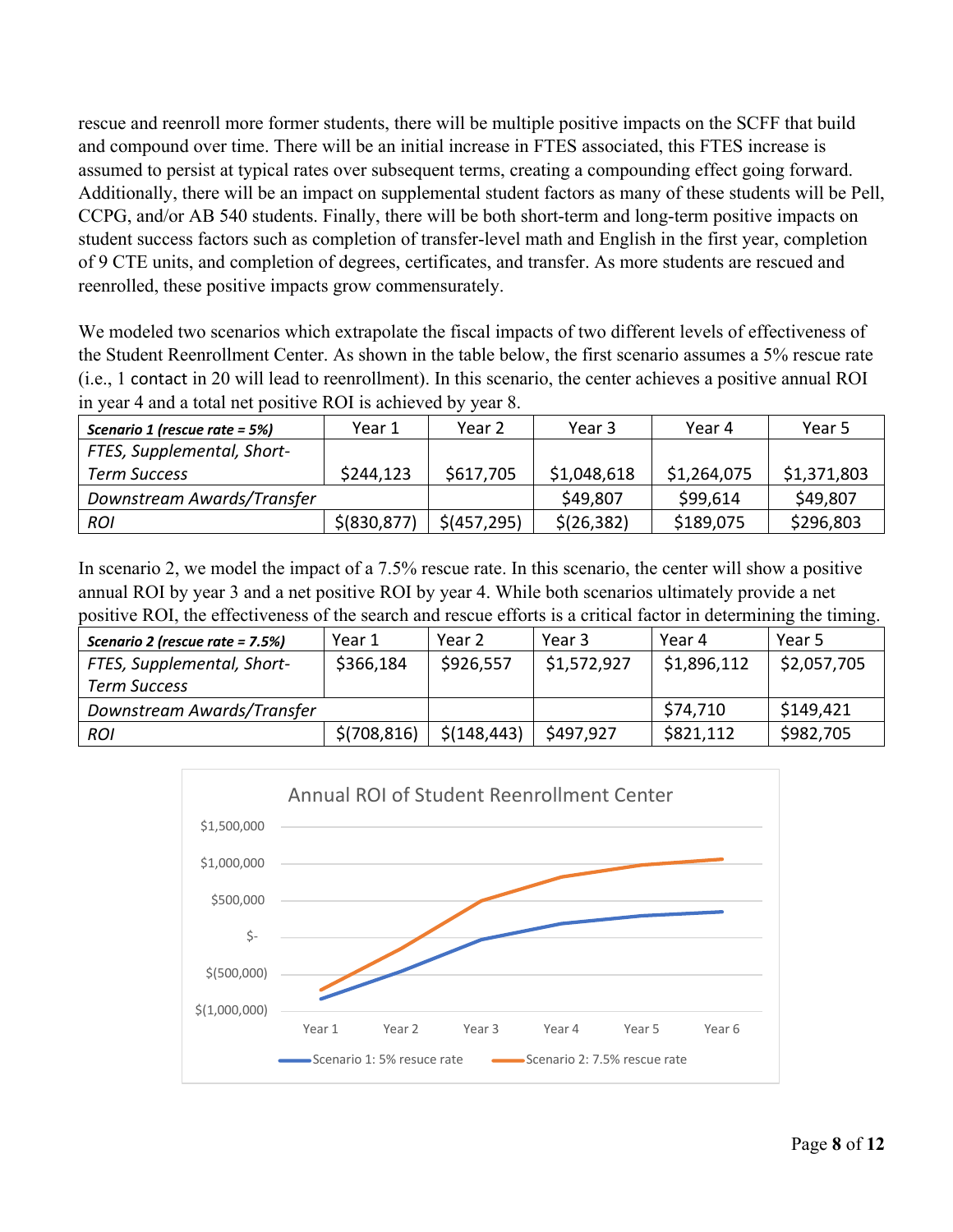#### **Transfer Pathways** *A 3-year Investment of \$346,589*

Bakersfield College has been intentional in their work with growing their transfer programs over the years and has greatly increase student ADT completion. Our goal is to have one streamlined process for pathways by providing supportive services designed to increase retention, promote engagement and planning, facilitate communication, and increase completion for ADT students.



#### **Figure 2. Five-Year ADT Completions & Five-Year Transfer Trend**

While ADT completions have increase sharply over the past five years, increases in actual transfer number have increase more moderately (Figure 2). Each successful transfer increases the SCFF allocation by a minimum of \$838.50 (more if the student has Pell, CCPG, or AB 540 status). Improving the annual growth in the number of transfer students by 50% to match the trend in ADTs would result in an increase in the SCFF apportionment of approximately \$60,000 in the first year increasing to \$120,000 within three years as transfer rates are increased and time to transfer is decreased.

The Program Manager for Transfer Pathways manages day-to-day programming to engage transfer-student with support programs at the college, increasing attainment of transfer-related milestones and facilitating transfer. The position will coordinate department classified and hourly staff and efforts commensurate with an established transfer-pathway timeline to ensure maximum engagement and experience in preparation for transfer. Assist in developing and arranging a transfer-pathway annual timeline and coordinating with 4 year universities to market and develop a presence at the College, including a comprehensive communication plan using technology tools and resources. Work with high school counselors and Bakersfield College Outreach and Early College programs to coordinate and align efforts on a seamless transition to the upper-division transfer pathway discipline.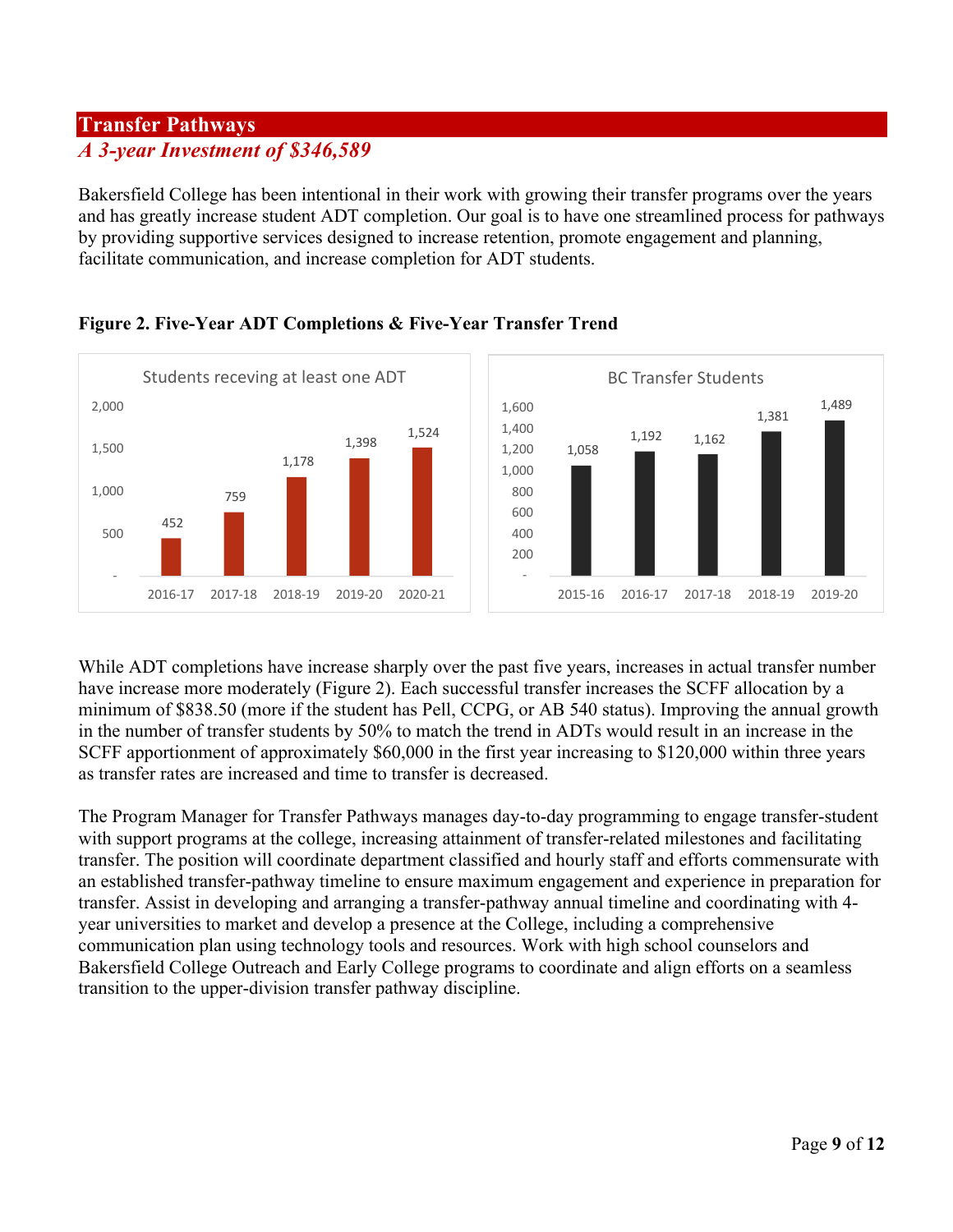#### **International Student Programs and Services** *A 3-year Investment of \$1,180,677*

#### **Executive Summary:**

The revitalization of a comprehensive International Student Programs and Services at Bakersfield College will continue to contribute to the college's core value of diversity, by incorporating cultural contexts and multiple perspectives of learning experiences and student engagement. Bakersfield College provides the opportunity for international students to access and experience an American education while providing a great option to lower overall costs of earning a bachelor's degree.

This proposal and action plan seeks to establish a robust Office of International Student Programs and Services and seeks to actively recruit, admit, retain, and meet the needs of international students and their dependents on F-1 and F-2 visas. In serving these students, the program also aids to support and streamline services between this office and the office of admissions and records to facilitate and efficiently respond to prospective and actual applicants to the college. This program will be part of the student's educational journey and provide support to ensure completion, while recognizing the continual desire for a bachelor's degree via transfer pathways and beyond. A robust plan would be developed with a team under a strategic, efficient, and streamlined approach intersecting with various critical student service areas of the college. To do this, the college is proposing to:

- 1. Fund critical positions to facilitate the process, progress, and programming geared toward international students' retention, graduation, and transfer, which will eventually develop into a sustainable program and resource for the community (see Figure1: 5-year projection plan of a revenue analysis).
- 2. Utilize data and best practices in recruitment technology to strategically and effectively communicate and matriculate prospective students through the admission funnel, while developing a robust marketing plan and partnering with various recruiting agencies designed to specifically recruit international students for community colleges.
- 3. Dedicate efficient admission evaluation processing of applications for eligibility with swiftness toward issuance of an I-20 for Visa purposes.

| Figure 1: International Student Programs & Services - Revenue Analysis |     |           |           |           |           |           |  |  |
|------------------------------------------------------------------------|-----|-----------|-----------|-----------|-----------|-----------|--|--|
|                                                                        |     | 2022-2023 | 2023-2024 | 2024-2025 | 2025-2026 | 2026-2027 |  |  |
| <b>Students</b>                                                        |     | 75        | 100       | 125       | 150       | 200       |  |  |
| Revenue                                                                |     |           |           |           |           |           |  |  |
| Units per year                                                         | 24  | 1,800     | 2,400     | 3.000     | 3,600     | 4,800     |  |  |
| Enrollment Fee                                                         | 46  | 82.800    | 110.400   | 138.000   | 165.600   | 220,800   |  |  |
| Non-Resident Tuition                                                   | 271 | 487,800   | 650.400   | 813.000   | 975.600   | 1.300.800 |  |  |
| <b>Total College Rev.</b>                                              |     | 572,400   | 763,200   | 954.000   | 1.144.800 | 1,526,400 |  |  |

Keeping an approximate amount of \$3,333 instruction costs per student in mind, the International Student Programs & Services will begin seeing a net gain in revenue vs. costs in year three at \$87,110 and will eventually become a sustainable program and resource for the campus over time.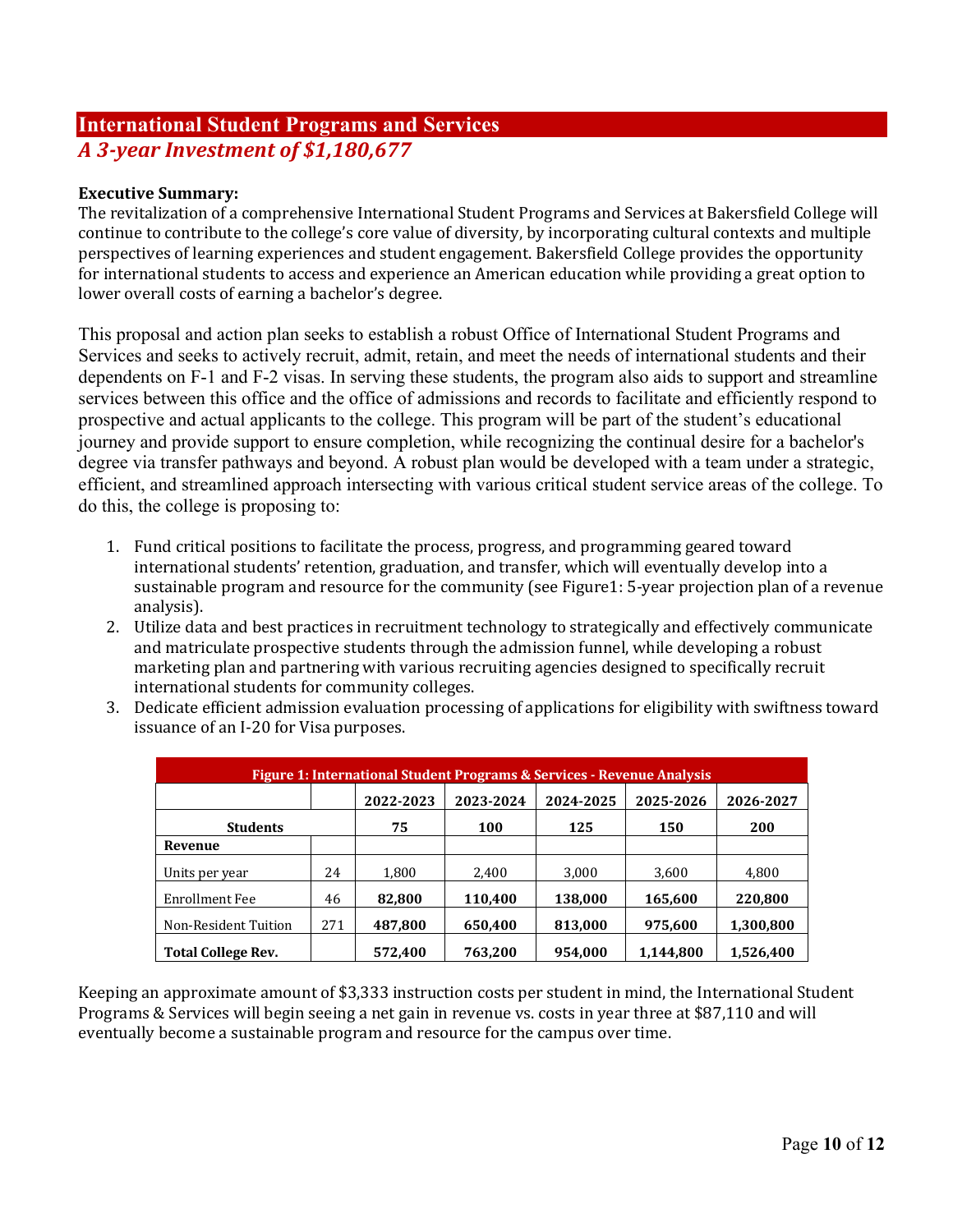#### **Inter-State Distance Education Plan** *A 3-year Investment of \$750,000*

Currently, the state of California does not participate in SARA (State Authorization Reciprocity Agreements), which allow for students outside of California to easily take Bakersfield College classes without additional expenses and fees charged to KCCD by other states. While California may soon join the SARA network, the current status of the state requires college wishing to offer distance education courses to students residing outside of California to track these students, and ensure that appropriate interstate authorizations and agreements are signed, and fees paid.

Bakersfield College wishes to expand the offering of the college's rich and diverse set of distance education credit and noncredit courses to students outside the state of California. To accomplish this, the college will need to carefully track students outside of the state, and enter into agreements to offer courses to states outside of California. This will require the payment of fees, as well as the development of individual agreements with other states and the careful tracking of students, including the reporting of those students to other states.

To effectively accomplish this work, BC is proposing the establishment of a fund for paying the interstate fees.

#### **Future Growth:**

To support future growth, if needed, BC is also considering a DA III position in the future to manage the tracking and reporting of distance education students, as well as the required interstate agreements. This position would also assist with follow up and exit surveys to develop improvements in the retention and success of distance education students through high touch contacts and the gathering of relevant data.